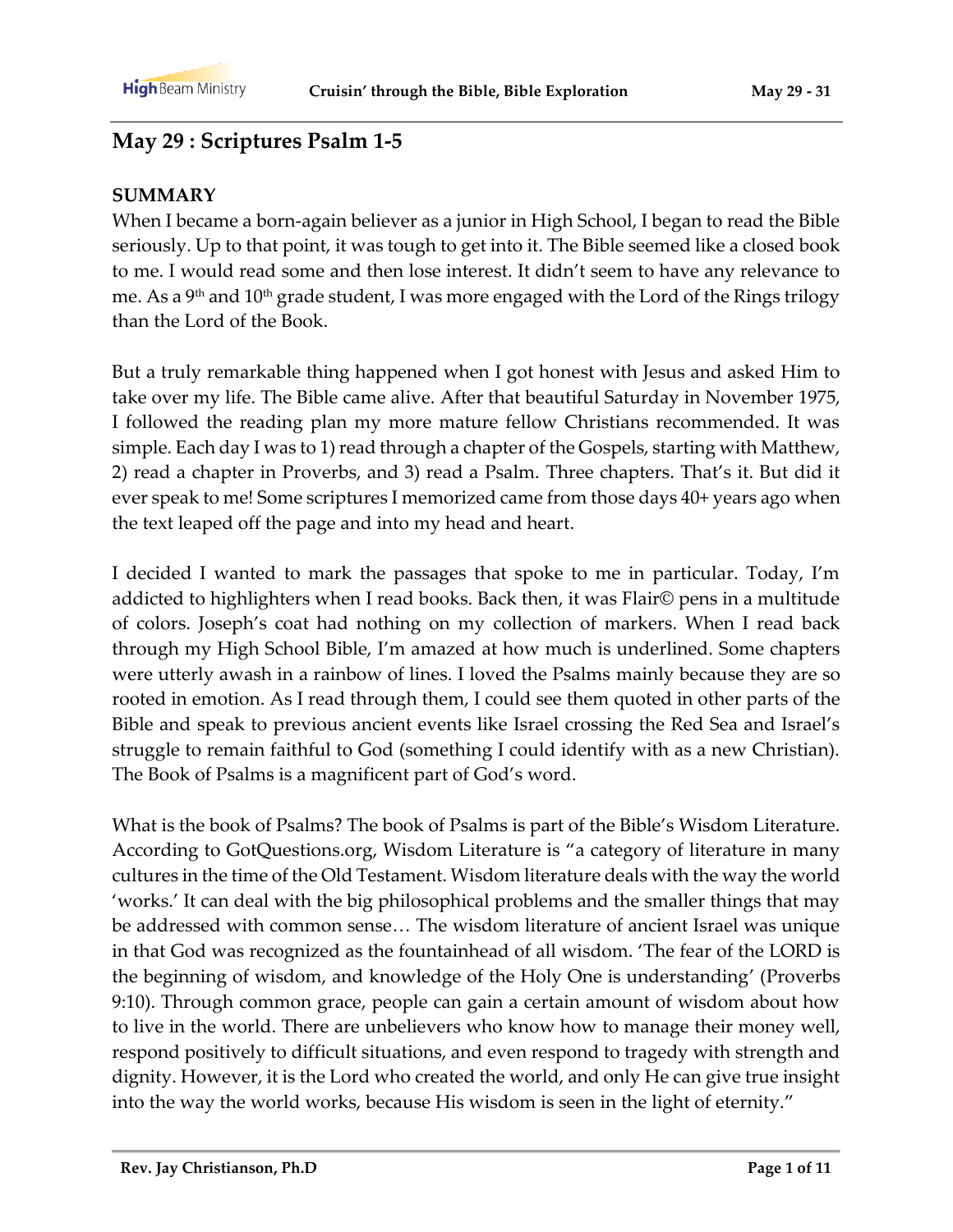The Bible books classified as Wisdom Literature are Job (of course), Psalms, Proverbs, Ecclesiastes, and the Song of Songs (Song of Solomon). As you probably realize right now, you've already had a taste of Wisdom Literature by reading through Job, which has a lot to say about earthly wisdom and God's wisdom.

Before we go *Cruisin' Through the Bible* in Psalms, I suggest you watch the short video from BibleProject.com/explore/video/psalms. It's an excellent overview of the whole book, and the narrator clearly shows how the book of Psalm is laid out. He also gives you some basic divisions and themes to watch for and helps you better appreciate what you're reading. Here are a few things from their overview.

The book of Psalms has 150 psalms (chapters) written by many authors – David, Solomon, Moses, Temple worship leaders, and anonymous persons. As you read through the Psalms, you'll notice it's split into five books (3-41, 42-72, 73-89, 90-106, 107-145). Psalms 1-2 are a type of prologue to the book, and Psalms 146-150 are a type of epilogue (see The Bible Project illustration in the video).

Psalm 1 is about meditating on the Torah, day and night, and the subject is God's Word. Psalm 2 is about the coming Messianic King. It's a great way to begin the book because God's Word and King are inseparably linked. In fact, Jesus is referred to as "The Word of God" in the Gospel of John, Jesus is the Author and Embodiment of God's Word, and He is the model after which we're to pattern our lives as we wait for the Messianic Kingdom to come.

One thing from The Bible Project's Psalm video I especially loved is the pattern that outlined the Hallels (the Psalms of Praise, 113-118), The Psalm of Torah's Glory (Psalm 119), and the Songs of Ascent (Psalms 120-136). The Songs of Ascent are psalms the travelers to Jerusalem spoke, sang, and chanted on their way to Jerusalem for Temple visits or spectacular national Feasts of the Lord celebrations. We'll focus on those when we get there.

Finally, the Psalms are written in two styles – Laments (sad) and Praise (happy). The video explains more; I'll point those out as we go along. Remember the themes about Torah and the Messiah, Lamentations and Praises, Faith for now, and Hope for the future.

Psalm 1. As the Bible Project points out, Psalm 1 is a psalm about righteous and wicked people and what sets them apart. The righteous man involves himself with God's word rather than in activities with the wicked. As a result, the person has a vibrant walk with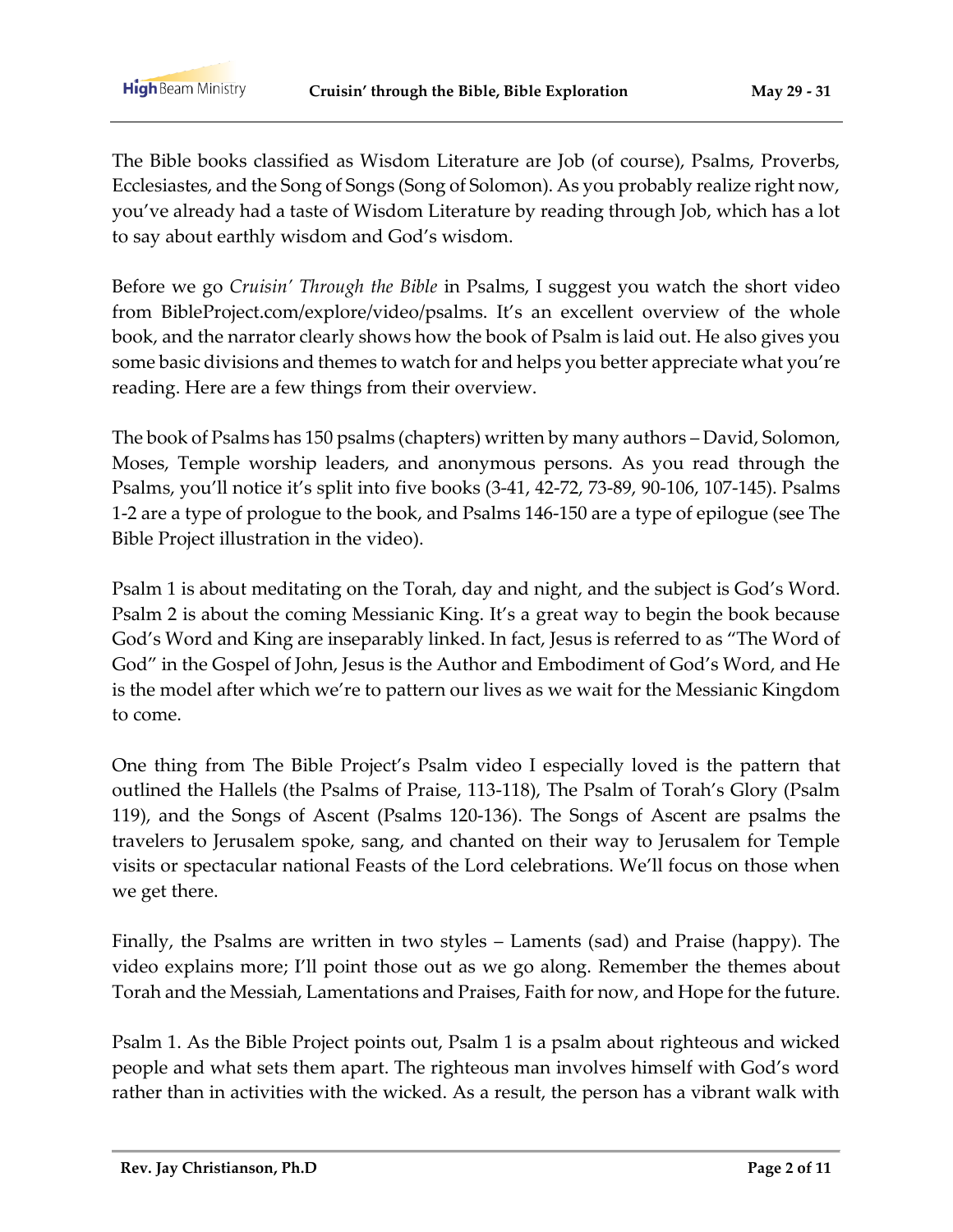God, full of life and good works, and can bear up in times of trouble. It says, "Whatever he does prospers" (1:3). Does that mean the person will be wealthy? Perhaps. God can indeed bless people if He desires (see Job 42). But in Hebrew thinking, prosperity includes much more than material wealth. It consists of a life that's pleasing to God and others and a life that knows God's peace even during difficulties (like running out of gas or running out of money, or health issues).

On the other hand, the lives of the wicked are not like this because they don't embrace, read, and live God's word, which means they don't follow His ways or His path. Therefore, their lives get really messed up. Ultimately, they'll not make it through the time of God's judgment. Yes, this means that they won't be brought back to life to live with God forever after they die. They're done. That's not the case with the righteous, those who conform their lives to the counsel of God and make His word their cornerstone and guiding star. The psalm ends by affirming the Lord watches over the righteous to help them along the way, but the path of the wicked will lead to their ruin (1:6).

Psalm 2. This psalm is a Messianic Psalm. A *very* Messianic Psalm. It speaks of God and His Anointed One (2:2), His Son (2:7). For us Christians looking backward, this is a clear reference to Jesus, right? Well, yes, ultimately. But at the time of its writing, it's about God and Israel's king. All of Israel's kings were anointed, and in the manner of the day, a sovereign king would refer to His lesser vassal/servant/or covenant king as his "son." The vassal king would refer to his overlord, the greater king, as "my father." So, on the surface, this is a psalm about how the nations should submit to Israel's God and anointed king. But on a prophetic level, this psalm is about how *all the nations* will eventually submit to Israel's God and king. This is where Psalm 2 goes full-messianic. There has *never* been a king of Israel that has ruled all the world nations, but there will be when Jesus returns. And when that happens, the kings of the nations better learn God's instruction, revere and serve Israel's Messiah, and rejoice over Him. Otherwise, their rebellion will earn them a royal whoopin'.

Psalm 3. Many psalms have headings that tell us to which author the psalm is attributed. They also may have a note about an event or special occasion that the psalm commemorates or is to be used. Psalm 3 says David wrote it during his flight from his son, Absalom, during the palace coup (2 Samuel 15-18). To appreciate this psalm, make sure you've read the story first and then read the psalm. Psalm 3 is a great praise psalm even though it starts sounding like a lamentation. The upshot is even though David is facing a severe threat from his rebellious son (3:1-2), King David knows God is his shield and sustainer. The end of Psalm 3 is David's confidence that the Lord will stomp on his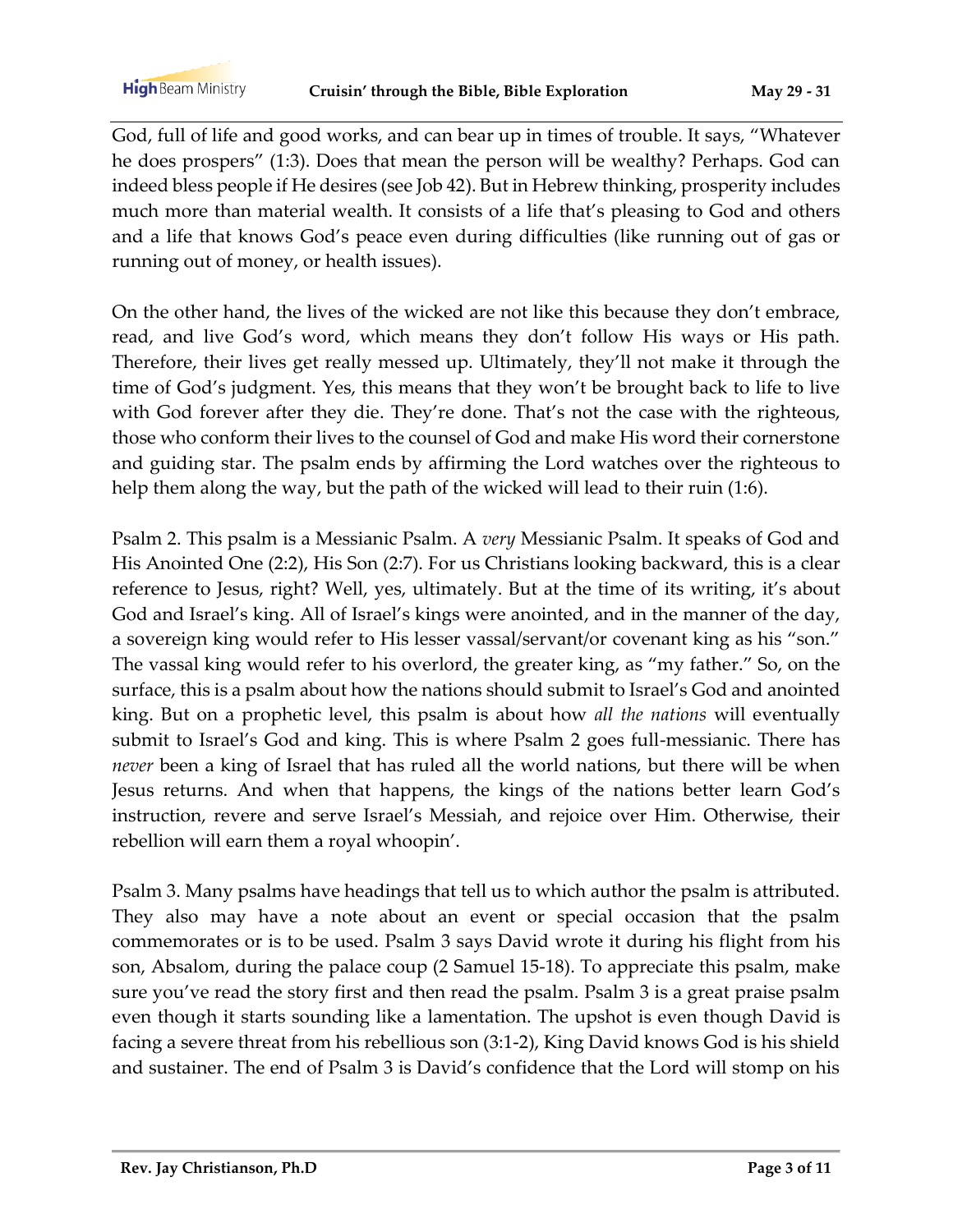**High** Beam Ministry

enemies. Why? "Salvation belongs to the Lord; may Your blessing be on Your people" (3:8).

Okay, I just know you noticed it. What is this word, *Selah*, that we find at the end of the psalm? Long story short, despite a lot of scholarly disagreement, it appears to function as a "pause" in the text, stopping momentarily to let something sink in. It's like a well-placed rest in a classical piece where silence highlights what's just been heard—a "pause for effect" notation. Type "selah" in the gotquestions.org site search bar for more detailed information.

Psalm 4. This psalm of David was apparently written at night (4:4, 8) or as a nighttime psalm of assurance. According to the heading, David gave this psalm to the choir director to be sung with strings or harps. It's very similar to Psalm 3 in that David celebrates being freed from some enemy grasp ("affliction" here isn't about sickness but being trapped by enemies). Now that he's free, he "turns" and addresses "exalted men," those of high standing who are insulting him, perhaps by slander or malicious accusations (4:2). But David knows the Lord makes a firm separation between the faithful and those who aren't (the "exalted men"). Therefore, despite people panicking over the situation, David can sleep peacefully because he trusts the Lord (4:5), who keeps him safe (4:8).

Psalm 5. This psalm is another from David for the choir director, only this time it has a flute accompaniment. Whereas the previous psalm was a nighttime psalm, this one references the dawn (5:3). Perhaps this came from a morning "devotional" that David enjoyed. Reading through the text has the same flavor as Psalm 1, comparing the righteous (those who live with God) and the wicked (those who reject Him). There's an intro (5:1-3), God's treatment of the wicked and evil people, identified by how they don't follow God's Torah (5:4-6), and David's devotion to God by faithfully worshipping the Lord and walking in His ways (5:7-8). David declares how the wicked use deadly words and asks the Lord to sweep them away (5:9-10). But for David and the rest of the righteous, their protection comes by taking refuge in the Lord, who blesses and protects them from the wicked (5:11-12).

#### **INSIGHT**

My take-away from this section of psalms is the importance of God's Word in a believer's life (Psalm 1). It is *the* key to transforming us inwardly and outwardly and helping us stay strong through life as we do good for God. But it doesn't happen quickly. I've been a Jesus follower for over 40 years. Sometimes my spiritual and character growth has been rapid, but most times, it's as laborious as watching the fruit grow on trees over a long time. The key to the fruit-bearing, godly person of Psalm 1 is to plant oneself in God's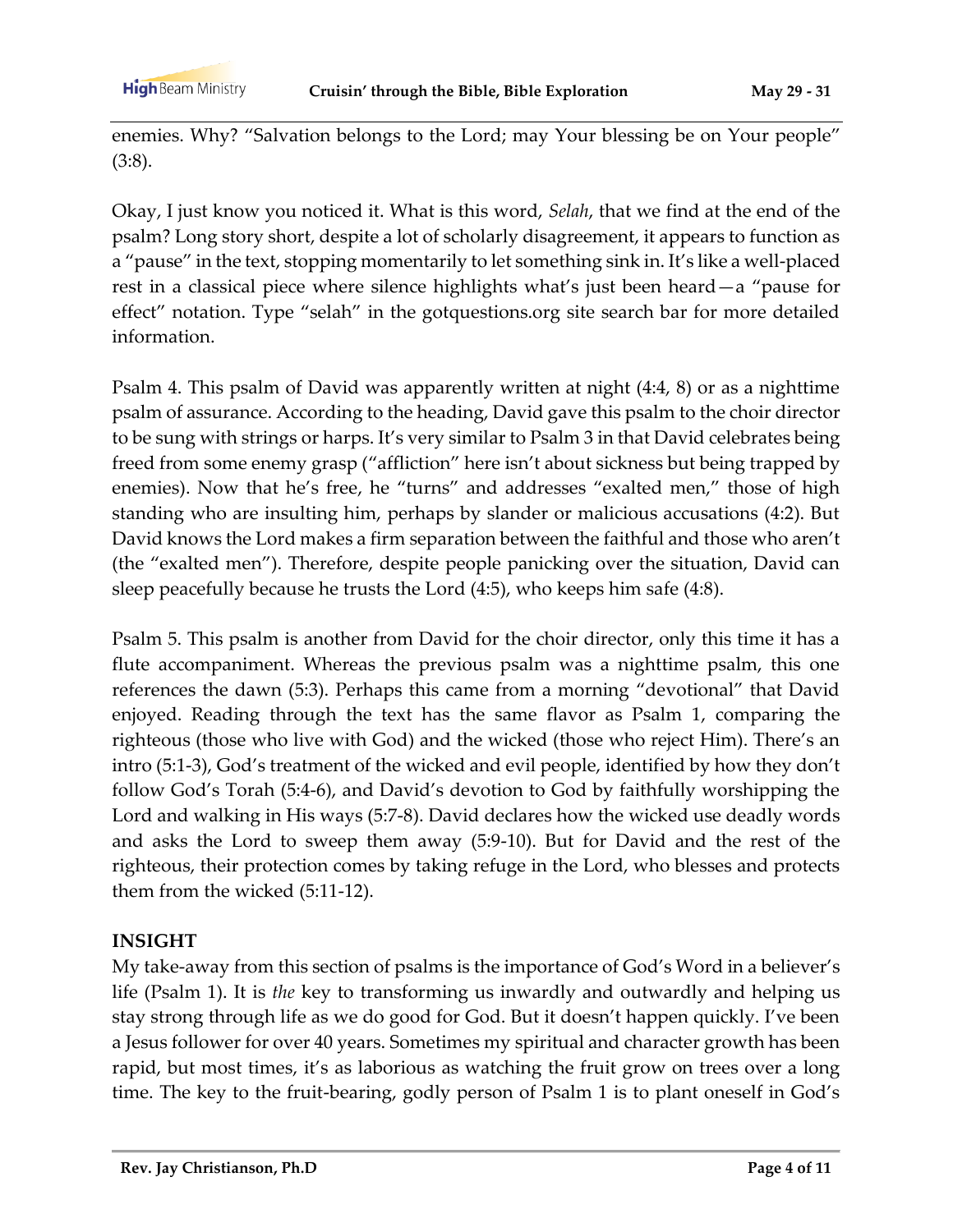**High** Beam Ministry

Word, drawing insight, wisdom, guidance, comfort, and examples to help us grow tall in the Lord as an example to the rest of the world of what a person looks like who lives like God would if He were a person.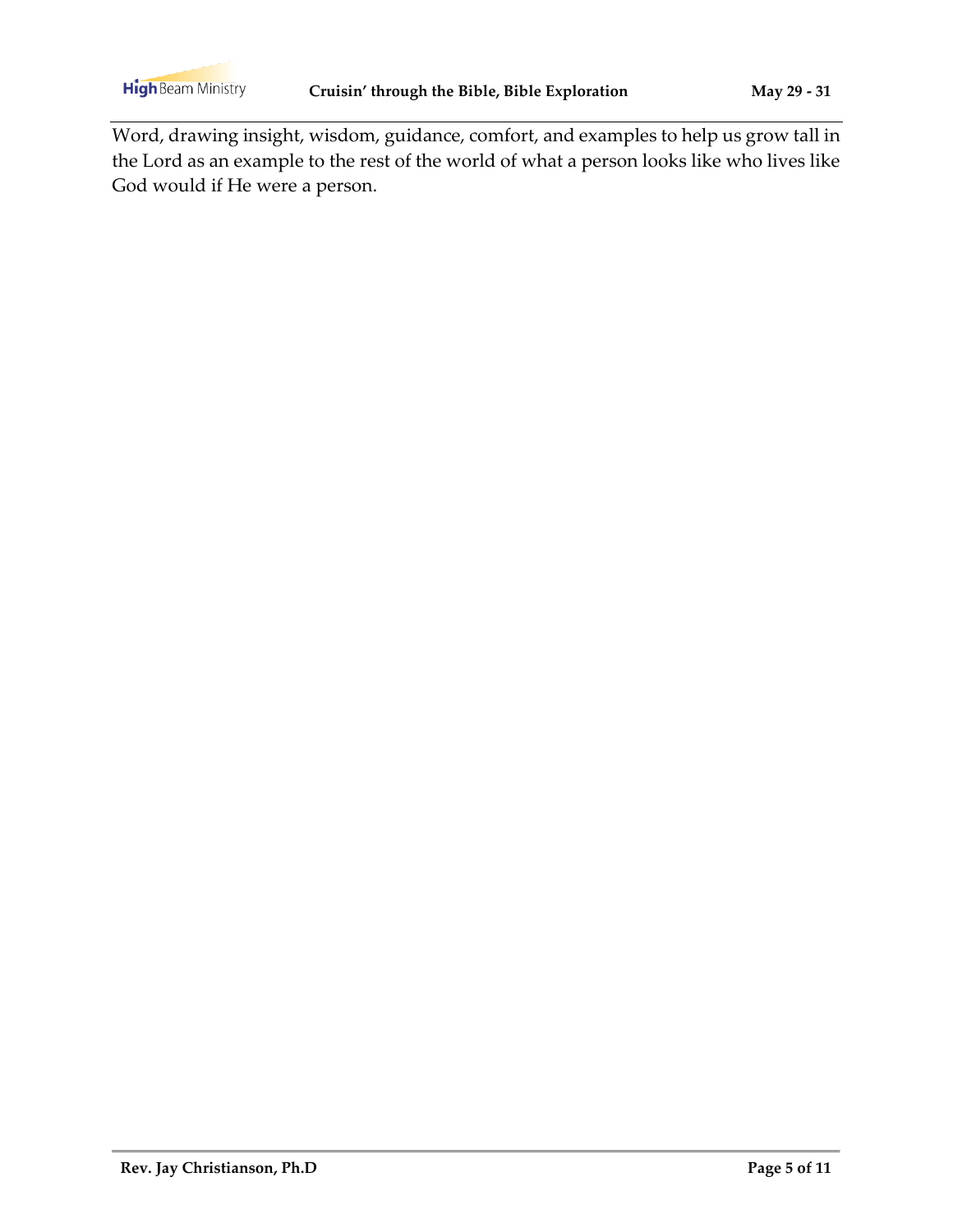## **May 30 : Scriptures Psalm 6-9**

#### **SUMMARY**

Psalm 6. Starting with the heading, this is also from David for the choir director and a stringed accompaniment. But there's something new. It's to be presented according to *Sheminith* (Shem-ee-neet). What the heck is that? No one's sure, but the root of the word is related to the word "eight," so it could have to do with an eight-string instrument, an eight-beat count, or some other musical direction. The HCSB commentary points out that this lament psalm is one of the seven "penitential" (regret/repentance) Psalms (6, 32, 38, 51, 102, 130, 143). Psalm 6 is a plea for God's mercy. David is in an intense situation. He describes it as terror affecting his whole being, and he cries out in distress over his condition, longing for it to be over (6:3). Evidently, David has done something he fears God is punishing for and appeals for the Lord's forgiveness and rescue (6:4). On what basis? The Lord's covenant love. And besides, how can the dead praise God (6:5)? How does David see the Lord rebuking and disciplining him? Via his enemies again (6:7). David had a lot of trouble with enemies during his life. Perhaps this was from his days when Saul persecuted him. Or it could relate to when Absalom was chasing him. Regardless, David pours out his heart and tears shamelessly, but then the Lord assures him He's heard David's cry (6:8). And with restored confidence (meaning "with faith"), David voices his conviction that his enemies will be rebuffed and terrorized rather than him.

Psalm 7. Psalm 7 is another Davidic psalm that the heading describes as a song. It's a *Shiggaion* (sheeg-guy-on), "perhaps a passionate song with rapid changes of rhythm, or a dirge." The heading is a bit cryptic, "concerning the words of Cush, a Benjaminite." It could be about what Saul or another Benjaminite said that shook David up. Given the context of David needing to be rescued from pursuers (7:1), it very well could have been during the Saul assassination attempts. David submits to the Lord by saying that if he's at fault, let his enemies catch him and trample him. The *Selah* here emphasizes the seriousness of David's offer to God. But if David is not at fault, he asks the Lord to hold court to judge his case (7:6-7). Like Job, David requests that the Lord judge him based on his righteousness and integrity. David knows the Lord judges the righteous and the wicked properly because He knows the thoughts and feelings of all who are part of the judgment. Therefore, because David knows he's in the right, his divine Judge will protect him. On the other hand, the Judge will go after the unrepentant and the wicked, again very similar to what we read in Job. For David, there's nothing left to do but praise God (7:17).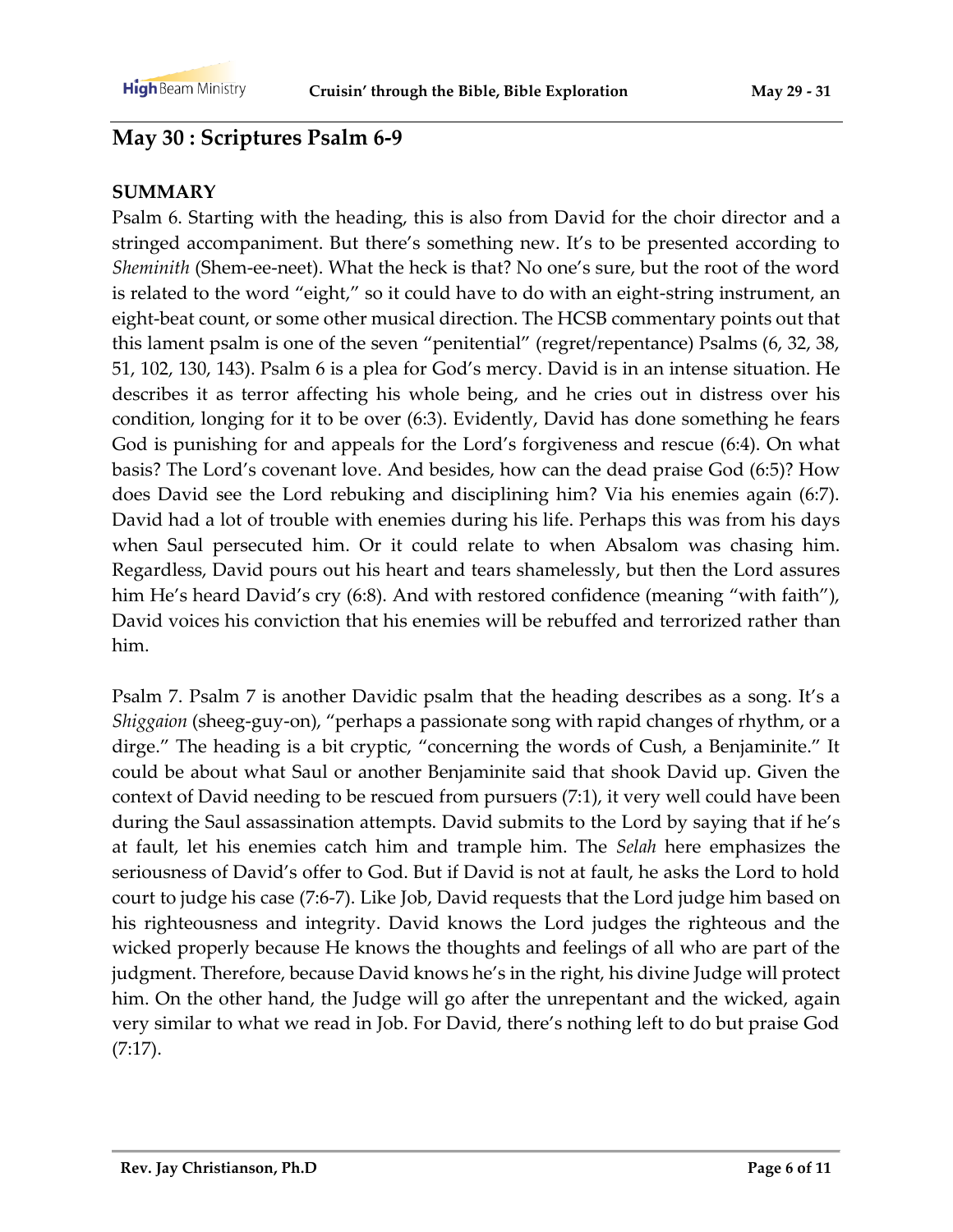Psalm 8. Another Davidic psalm for the choir director. This one is to be played on the *Gittith*, an unknown type of musical instrument. For us musicians, it'll be fun to meet the Lord and ask Him what these things were and what they sounded like. Psalm 8 is a magnificent and powerfully vivid psalm that contrasts the majesty of the Lord with the lowliness of human beings. David has been meditating on the glory of the Lord and how exalted He is in all of His creation. I imagine it's like sitting on the edge of the Grand Canyon and soaking in its awesome grandeur or sitting in the middle of the deep wilderness and staring up at the sky with its billions of stars. Like Job in Job 42, when we get a perspective adjustment, sometimes, there's nothing we can say, or it all comes tumbling out like David's psalm. "God, you're so huge, and I'm a speck. Why do You care for us, much less bother with us?" And yet, we're now reminded of incredible realities. Though we're small, God created us to rule His earth (8:5-8; Gen. 1:28). Simply put, this fresh realization blows David's mind, and he can only respond by exclaiming how awesome God is throughout His entire creation!

Psalm 9. Davidic, for the choir director, *Muth-labben* (another unknown musical term that could refer to a tune or style, perhaps). David is gettin' his praise on here (9:1-2), and he's doing it with everything he's got, for the heart represents the core of one's being. So, what has David all worked up about the Lord? God's mighty works, specifically His judgments upholding David's cause by bringing to ruin his enemies, the nations, and the wicked (9:3-6). And while all this is happening, God sits on His throne, above everything, doling out justice with fairness and righteousness (9:7-10). Because He is the perfect judge, those who are unjustly oppressed, who know Yehovah as their God, find refuge in Him. They should sing because their Judge will hold those who commit bloodshed accountable, and Yehovah will bring justice to the afflicted (9:11-12)! It seems David is experiencing some enemy attack because he asks the Lord to deliver him (9:13-14). David affirms the Judge will act and prevail against the attacking nations and the wicked, and he asks the Lord to act!

#### **INSIGHT**

My Bible's heading for Psalm 8 says, "God's Glory, Man's Dignity." To think God would put human beings in charge of His creation is stunning. Knowing that we fell by rebelling against Him is appalling, and understanding that He would take such fallen and frail creatures as us and fix us up by saving and regenerating us is amazing. And to realize that we're still commissioned to take care of His creation for Him as His delegated team is humbling. As insignificant as we feel, it's encouraging to know God has given humanity great dignity among His entire creation to serve Him. Speechless.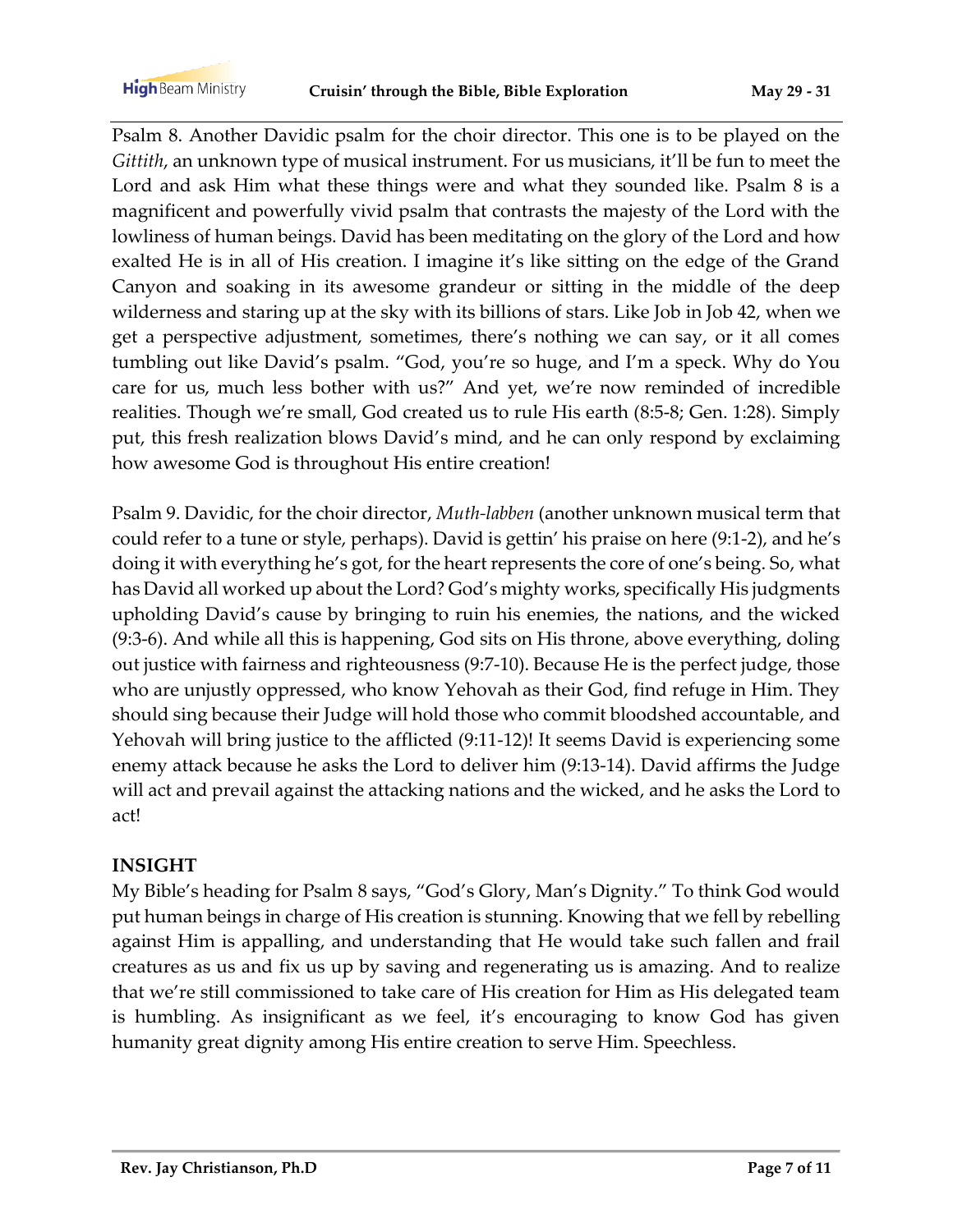# **May 31 : Scriptures Psalm 10-16**

#### **SUMMARY**

Psalm 10. Whereas Psalm 9 is King David's declaration of the Lord as Judge who will take down his enemies, Psalm 10 is a lament over the Judge's seeming absence or inaction and the need for His justice. This lament is humanity's familiar cry throughout history. There are always evil people who seem to skate through life, exploiting their power to the detriment of anyone who gets in their way. And the innocent cry, "Why won't you intervene, Lord?" Sounds like something we just read in the book of Job, right? David's lament is, "In arrogance the wicked relentlessly pursue their victims." What's his request of the "distant" Judge? "let them be caught in the schemes they have devised" (10:2). What follows is a vivid description of wicked people as defined by their ungodly actions and attitudes. They act with impunity, arrogantly declaring that there's no God and no one will hold them accountable for their wickedness. Yes, there have definitely been people like that in the world, and we seem to have a plethora of them surrounding us today. Even with all the social media platforms and ways to expose their crimes and oppression, the wicked simply scoff at God or any justice at all. David pleads with God to act on behalf of the helpless (10:12-15) because He is the Almighty King who stands up for the vulnerable (the orphans and oppressed who have no protectors) "so that *mere humans* from the earth may terrify them no more" (10:18). What a great image, huh? Almighty God vs. mere humans. And the wicked think they'll get away from God? Right. They can deny Him all they want, but there will be no denying on the day they meet God face to face.

Psalm 11. This is a beautifully simple psalm. It's from David and written for the choir director. It's all about taking refuge in the Lord. Of course, we can't literally hide behind His presence, but our sense of security in which we find refuge comes from knowing Who He is, what He's doing, and what He'll do on behalf of those who trust Him. The first part of the psalm is David's declaration, "The Lord is my refuge, so why should I panic when I hear things, rumor or not? And even if it threatens the "foundations" (undefines – personal? Social? Kingdom?) and it seems the righteous can't do anything about it, no worries." Why? "The Lord is in his holy temple; the Lord—his throne is in heaven" (11:4). Yup, God sits above *everything*. There is no threat that He cannot handle on our behalf. He's not some absentee God (as it seems to David at the beginning of the previous psalm). Yehovah is very much present *and watching* everything and everyone. Nothing escapes His eye. Therefore, He'll punish the wicked, and because He is righteous, He loves righteous deeds. The righteous will see His face meaning "experience God's favor or blessing" (HCSB commentary), which the wicked will not. This is a great psalm to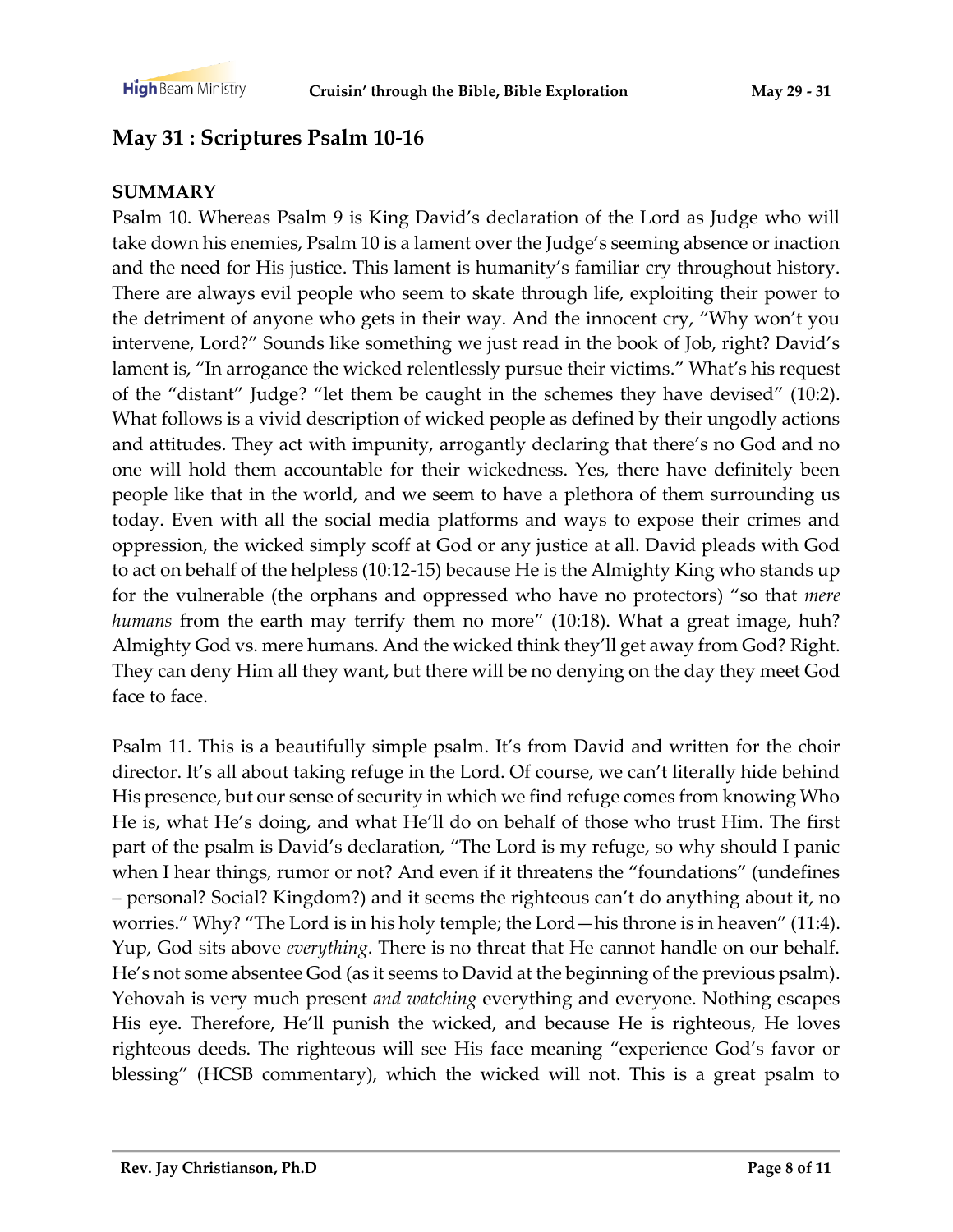meditate on when things get crazy around us and we're tempted to panic or let fear paralyze us. It's a perspective-setting psalm.

Psalm 12. This Davidic psalm starts with the usual heading. David opens his psalm with the thought that it seems there aren't any faithful people left in the world. He sees nothing but people with flattering, lying lips and deceptive hearts (12:2). That's an interesting observation because Jesus said a person's inward wickedness comes out of their mouths, which defiles them (Matthew 15:18). In other words (pun intended), the mouth reveals a person's inward spiritual condition. David prays that the Lord would cut off those tongues and lips (12:3) that speak so boastfully because the wicked believe their words give them power and mastery over all (12:4). This is very true.

I've been appalled to see how many in today's media and politics lie and slander their opponents to the point where the innocent is crushed, their careers ruined, and their reputations are destroyed based on lies. The perps shut down the speech of others while using the same media and cry for "free speech" to establish their power and mastery over others. I've uttered a similar prayer to David's, "Oh Lord, would you just shut their mouths? Why do you let them do this?" Well, the wicked are gonna wicked, and their mouths are the fountainhead of their spiritual ugliness and contamination. Will the Lord do anything? *Yes!* "Because of the devastation of the needy and the groaning of the poor (victims of these evil people), I will now rise up (meaning God will take action)," says the Lord. "I will provide safety for the one who longs for it" (12:5). David then contrasts the words of the wicked with the Lord's words. God's words will guard and protect the righteous while the wicked walk aimlessly because they extol and revere sin.

Psalm 13. Ever feel like you're in a hopeless situation? David captures precisely what many of us go through at such times. We feel God is distant, our anxious thoughts race through our heads, and our enemies (worries, situations, fears, and yes, even actual human enemies) press their attack against us. And so, like David, we cry out for deliverance. David goes to the One who he knows can bring it – the Lord (13:3)! You can tell David is desperate because it's a "either You deliver me, or I'm done" prayer. But he's not ready to surrender. With a rock-solid trust in God's love for him, David declares the Lord will deliver him.

Psalm 14. Ever hear someone say, "I'm an atheist. There's no God." Well, they're a fool. Don't take my word for it. That's what David says in this psalm (14:1). And the word for "fool" here describes a person who is willfully and rebelliously oblivious of God, a person who purposefully rejects God's truth. As a result, the "fool" also means they're immoral, following their own ways and not the Lord's way. Therefore, they are "corrupt; they do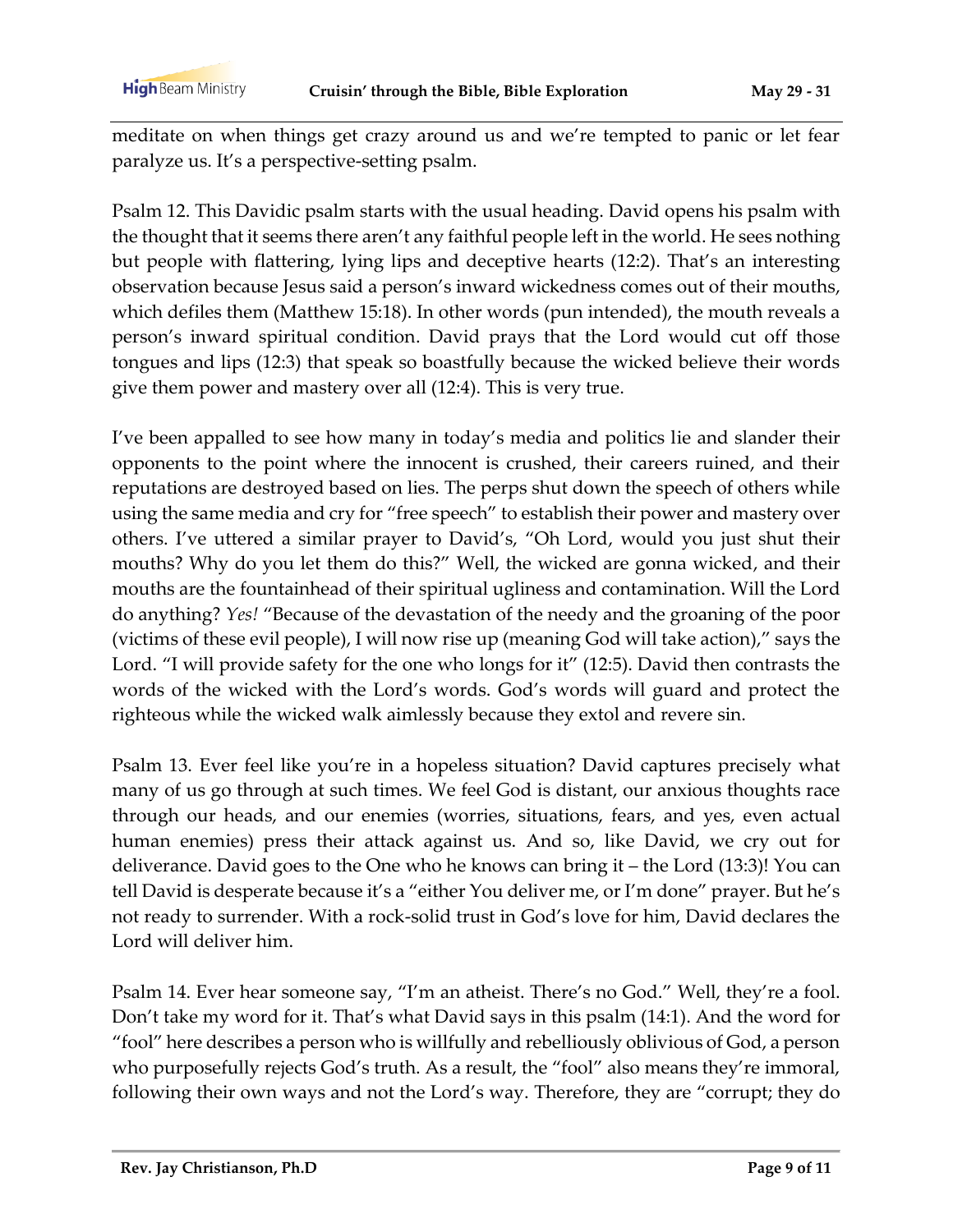vile deeds." Not one person like this does "good" because they don't know the source of good (God) nor His words that tell us how to do good. But there *is* a God who looks down to examine every human being – fools included. "Seriously," writes David, "Are they that stupid? They go after my people like they're devouring bread. But when God turns the "dinner table" (14:7), those fools will panic as the Lord changes the situation. Then Israel will celebrate!

Psalm 15. This Davidic psalm is a gorgeous description of a godly person who can stand in God's presence. The first verse is parallelism, meaning the first half of the verse parallels the second half. Live = dwell and tent = holy mountain. This comparison sets the goal David desires to reach – living in God's presence, and the only person who can do that is the one who lives the way God wants them to live, do, and speak (15:2). Not only are they free from the negatives – don't speak damagingly, don't harm a friend, don't insult a neighbor – but they walk in God's positive commandments – they despise wickedness, honor the faithful, keep their promises, lend free of charge, and refuse to be bribed. Those people will have solid, stable lives (15:5).

Psalm 16. This psalm is also by David. The word *miktam* is another one of those unknown musical expressions. It could be related to the words "cover, secret, or inscribe" (HCSB commentary). Your guess is as good as mine. The psalm is David's testimony of confidence in the Lord and his dependence on Him (16:1). On the contrary, David points out those who were thought to have the same commitment to Yehovah but who rejected the Lord and turned to other gods (16:3-6). Yeah, David wants no part of them. Instead, David proclaims the Lord is the only God for him (16:5). The terms "boundary lines" and "my inheritance" (CSB) are land references and speak of something that belongs to someone in perpetuity. Back when Joshua divided up the conquered areas of Canaan, the land was divided between families. According to the Torah, the land must remain within each family line so no one would become landless, homeless, or destitute. Therefore, a piece of land was a person's true, solid inheritance. David says that the Lord is an even better, more solid inheritance than land and a better inheritance to hold onto than seeking other gods. Therefore, he will keep the Lord in mind at all times. And because the Lord is David's source of strength (at my right hand), he can live securely, making him glad and peaceful (16:8-9)! The close of the psalm is a remarkable statement, "For you will not abandon me to Sheol; you will not allow your faithful one to see decay. You reveal the path of life to me; in your presence is abundant joy; at your right hand are eternal pleasures" (16:10-11). It's fascinating because the idea of death in David's day was that the dead person would leave their body and descend into the earth just like the body is placed in the ground. The soul goes to Sheol, "the place where the dead dwell." Yes, they continue existing but in a disembodied state in what was thought of as gloom or likened